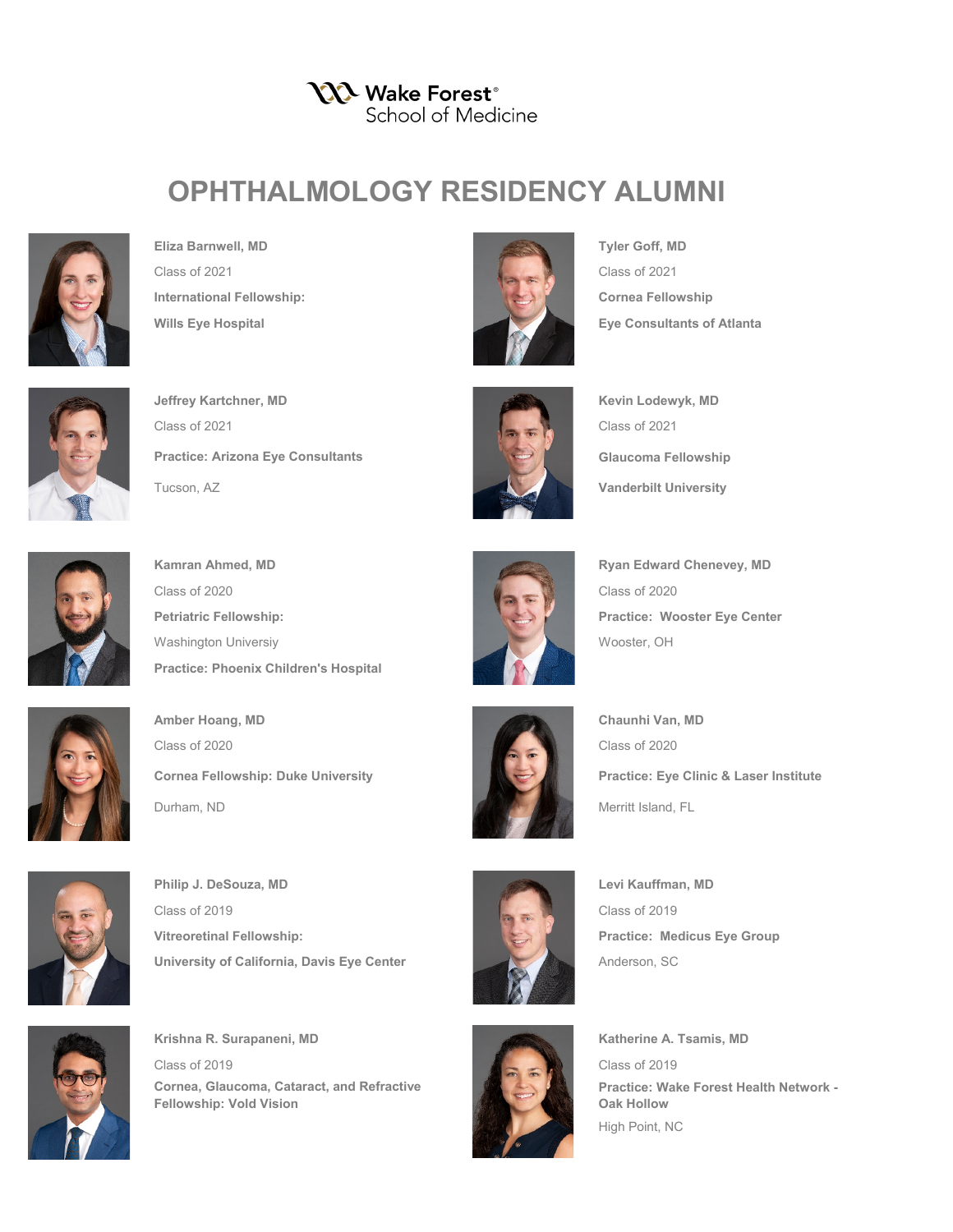

**Practice: Guthrie** Sayre, PA



**Glaucoma Fellowship: Emory University Vitreoretinal Disease & Surgery Fellowship: University of Utah**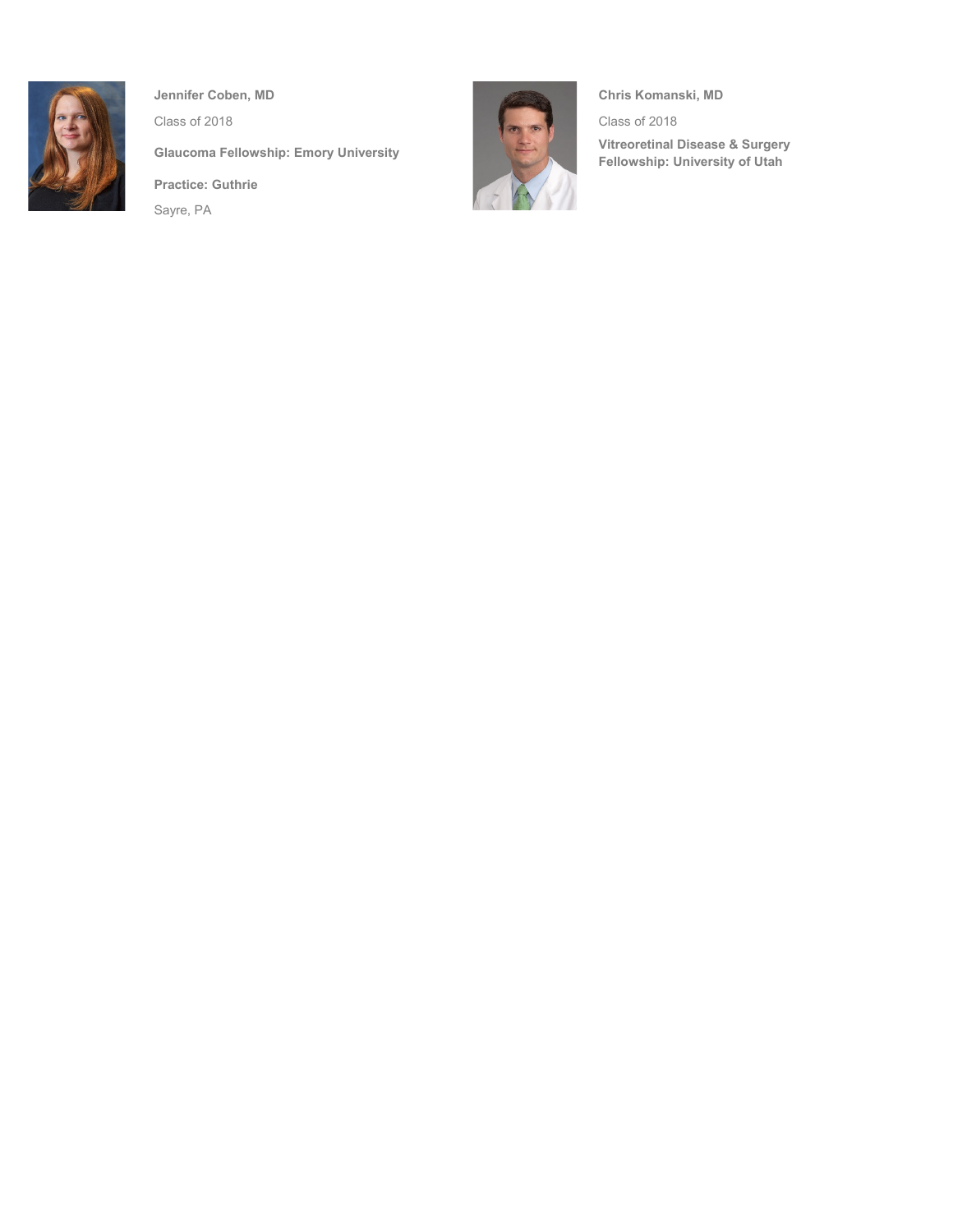

**Shaina Rubino, MD Ken Weinlander, MD Ken Weinlander, MD** Class of 2018 Class of 2018 **Vitreoretinal Disease & Surgery Fellowship: Vitroretinal Surgery PA**



**Cornea Fellowship: Wake Forest Practice: Duke Eye Center** Winston-Salem, NC



**Jenna Benson, MD Ronald Tyler Davis, MD Ronald Tyler Davis, MD** Class of 2017 Class of 2017 Georgetown, SC North Wilkesboro, NC



**Practice: Coastal Eye Group Practice: Healthcare for People** 



**Abby Liu** Class of 2017 **Practice: Sutter Health** Fremont, CA



**Brent Betts, MD Kishan Govind, MD** Class of 2016 Class of 2016 **Cornea Fellowship: University of Utah Medical Retina Fellowship: Duke Medical Retina Fellowship: Duke Practice: Intermountain Eye Center** Boise, ID Durham, NC



**Samantha Watson, MD** Class of 2016 **Practice: Coastal Carolina Eye Clinic** Wilmington, NC



**Bradley Bowen, MD Nathan Haines, MD Nathan Haines, MD Nathan Haines, MD** Class of 2015 Class of 2015 **Practice: Greensboro Ophthalmology Associates Contained Bullet and Surgery Practice: Greensboro Ophthalmology Associates** Greensboro, NC **Practice: Piedmont Retina Specialists**



**University**

**Fellowship: University of Colorado**

**University**

Greensboro, NC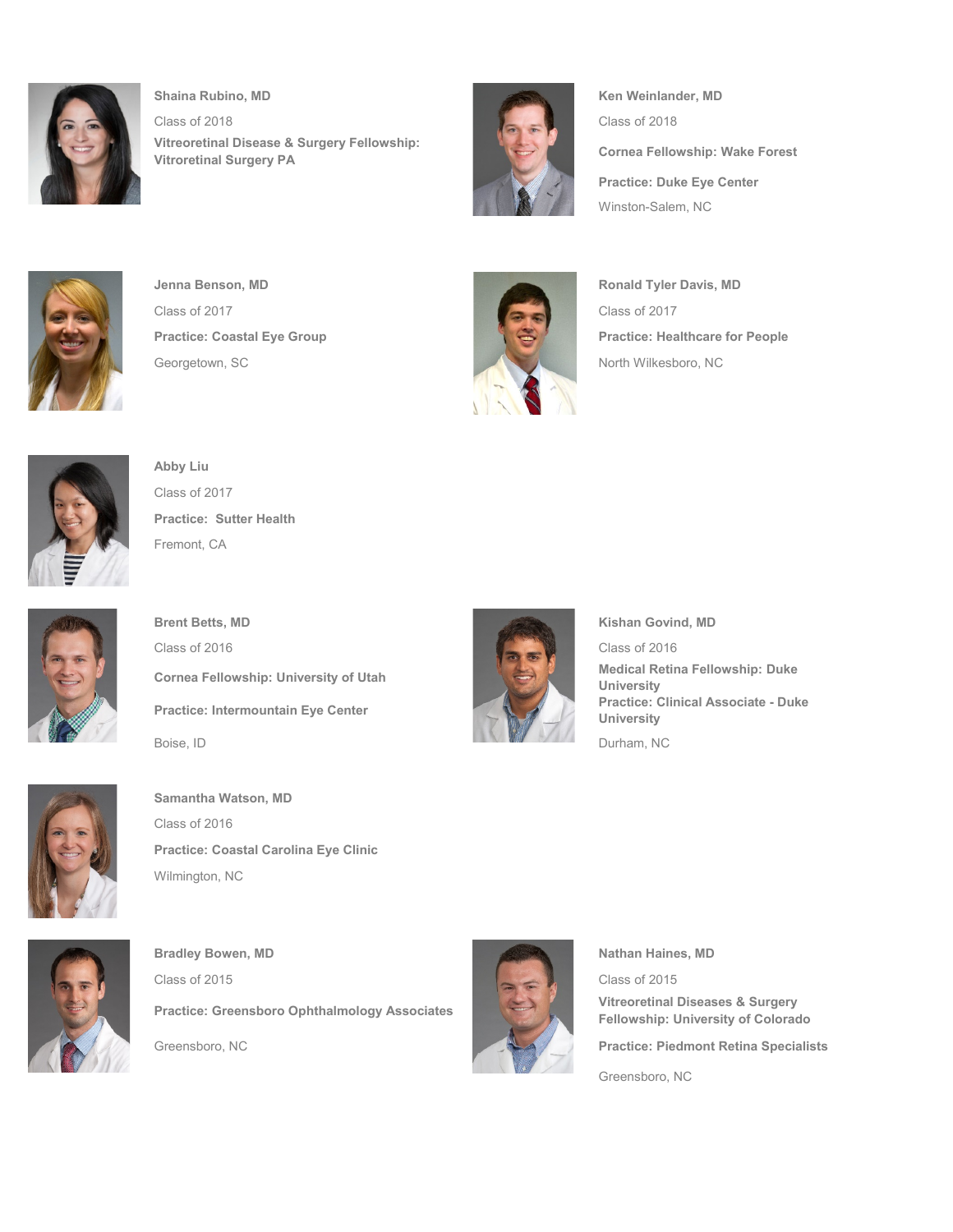

**Daniel Nelson, MD** Class of 2015 **Practice: ShareCare** Baton Rouge, LA



**Elysa Brown McClintic, MD Michael Evans, MD** Class of 2014 Class of 2014 **Practice: Guthrie** High Point, NC Sayre, PA **Oculoplastics and Orbital Surgery Fellowship: Wake Forest**



**Practice: Wake Forest Health Network - Oak Hollow**



**Raymond Theodosis, MD** Class of 2014 **Practice: Comprehensive Eye Care Partners** Henderson/Las Vegas, NV

#### **Class of 2013**

Vanderbilt Practice - Medford, OR

**Josh Carlson Zach Forsey Matt Johnson** Retina Fellowship Practice - High Point, NC Practice - Sycamore, IL

## **Class of 2012**

| Monica Kim-<br><b>Abernot</b>                         | <b>Michelle Patel</b>        | <b>Jacob Meyer</b>                      |
|-------------------------------------------------------|------------------------------|-----------------------------------------|
| Practice - Hinesville, Cornea Fellowship<br><b>GA</b> |                              | Retina Fellowship                       |
|                                                       | University of Oregon         | The Retina Institute - St.<br>Louis, MO |
|                                                       | <b>Faculty - Wake Forest</b> | Practice, Charlottesville,<br>VA        |

# **Class of 2011**<br>Stuart Tims

| <b>Stuart Tims</b>                                | <b>Amy Estes</b>                 | <b>Steve Shaw</b>             |
|---------------------------------------------------|----------------------------------|-------------------------------|
| Cornea Fellowship                                 | Cornea Fellowship                | Cornea Fellowship             |
| Eye Consultants of<br>Atlanta                     | <b>Wake Forest</b>               | Eye Consultants of<br>Atlanta |
| Practice - Roanoke Faculty - Augusta<br><b>VA</b> | <b>University</b><br>Augusta, GA | Practice - Chapel Hill, NC    |

## **Class of 2010**

| Jeremy<br><b>Bonkowske</b>          | <b>Chris Gee</b>                                        | <b>Brian Foster</b>           |
|-------------------------------------|---------------------------------------------------------|-------------------------------|
| Cornea Fellowship Retina Fellowship |                                                         | Cornea Fellowship             |
| Univ. of Oklahoma UCLA              |                                                         | Eye Consultants of<br>Atlanta |
| Practice -<br>Morganton, NC         | Practice - Salt Lake City, UT Practice - Branderson, FL |                               |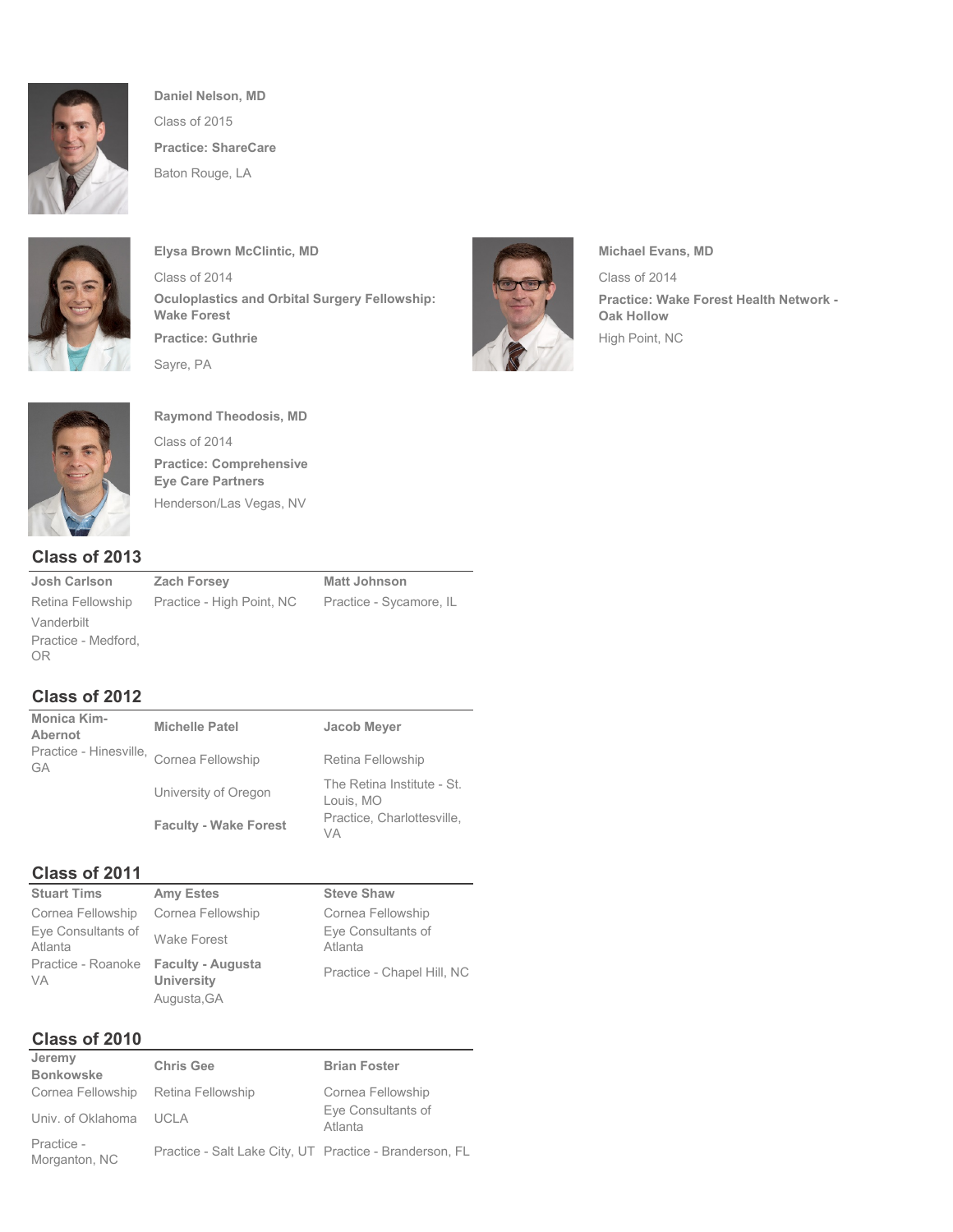#### **Class of 2009**

| <b>Kevin Swan</b>           | <b>David Jacobs</b>  | <b>Lisa McIntyre</b>  |
|-----------------------------|----------------------|-----------------------|
| Cornea Fellowship           | Retina Fellowship    | Cornea Fellowship     |
| Wake Forest                 | <b>Bascom Palmer</b> | Tulane                |
| Practice - Lafayette,<br>LA | Practice - Minot, ND | Practice - Austin, TX |

#### **Class of 2008**

| <b>Wes Adams</b> | <b>Ellen Sanders</b>                                                   | <b>Michelle Scott</b>   |
|------------------|------------------------------------------------------------------------|-------------------------|
|                  | Practice - Bozemon, Practice - Charlottesville, VA Glaucoma Fellowship |                         |
|                  |                                                                        | Univ. of Tennessee      |
|                  |                                                                        | Practice - New Bern, NC |

#### **Class of 2007**

| <b>Neal Peterson</b>             | <b>Patrick Laber</b>   |
|----------------------------------|------------------------|
| Practice - Spokane,<br><b>WA</b> | Cornea Fellowship      |
|                                  | <b>Wake Forest</b>     |
|                                  | Practice - Raleigh, NC |

#### **Class of 2006**

| <b>Jason Luksich</b>         | Adam De la Garza                |
|------------------------------|---------------------------------|
| Practice - Santa<br>Cruz, CA | Oculoplastics Fellowship        |
|                              | University of Iowa              |
|                              | <b>Faculty - Emory</b>          |
|                              | Practice - Oklahoma City,<br>ОK |
|                              |                                 |

#### **Class of 2005**

| <b>David Gilbert</b>           | <b>Michael Gagnon</b>     |
|--------------------------------|---------------------------|
| Glaucoma<br>Fellowship         | Cornea Fellowship         |
| Stanford                       | Univ. of Utah             |
| Practice - Walnut<br>Creek, CA | Practice - Pleasonton, CA |

#### **Class of 2004**

| <b>Phil Hoopes</b>            | <b>Alice Bashinsky</b>      |
|-------------------------------|-----------------------------|
| Cornea Fellowship             | <b>Pediatric Fellowship</b> |
| Eve Consultants of<br>Atlanta | Eye Consultants of Atlanta  |
| Practice - Draper,            | Faculty 2005 - 2007 Univ.   |
| UT                            | of KY                       |
|                               | Practice - Asheville, NC    |

#### **Class of 2003**

**Guatam Mishra Will Johnson** Cornea Fellowship Practice - Columbia, SC Albany Med. Coll. **Faculty - Harrisburg, PA**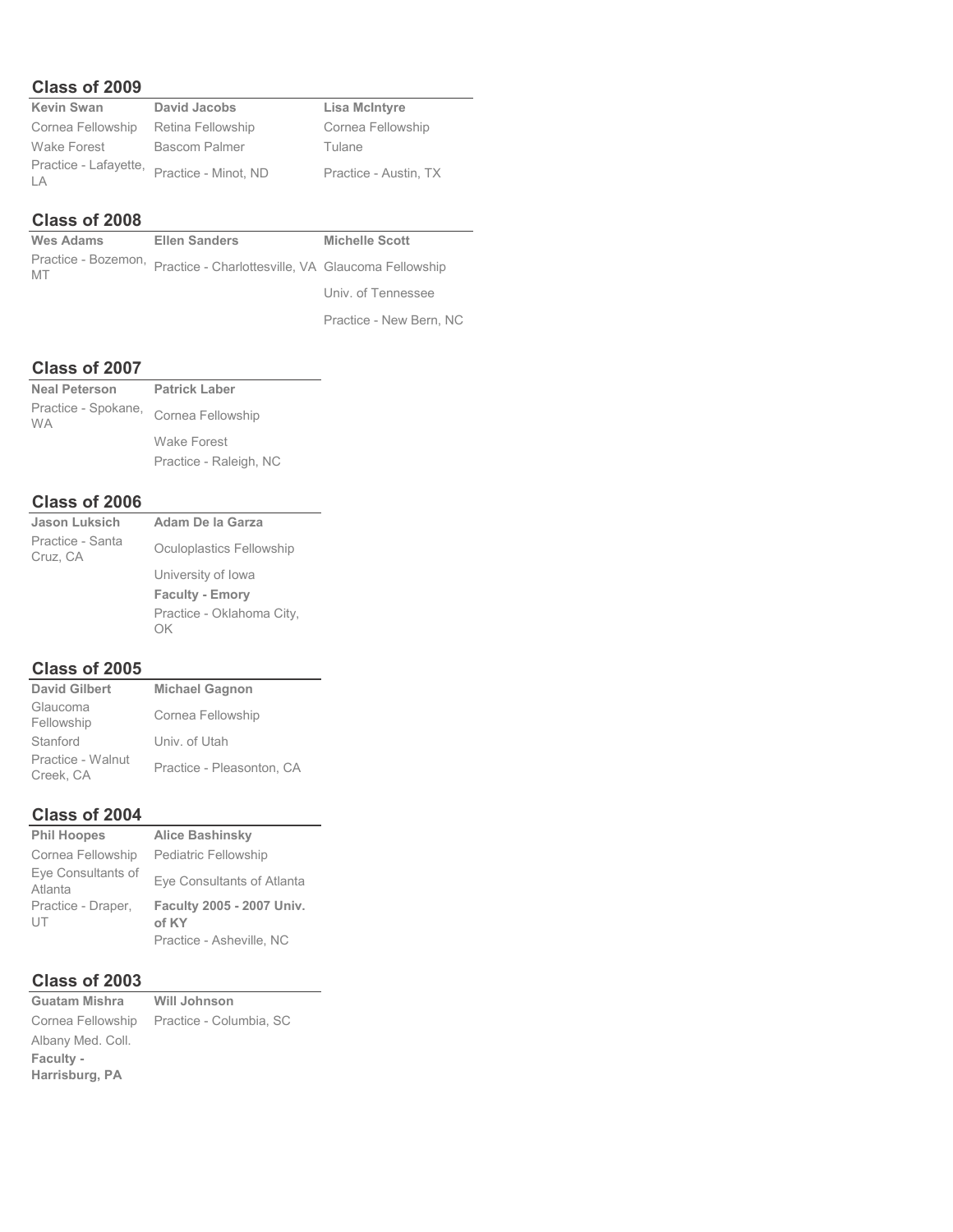#### **Class of 2002**

| <b>Chad Brasington Chuck Richards</b> |                                  |
|---------------------------------------|----------------------------------|
| Practice -<br>Burlington, NC          | Retina Fellowship                |
|                                       | UVA                              |
|                                       | Practice - Winston-Salem,<br>NC. |

#### **Class of 2001**

| Charles Curry                    | Tina Singh                       |
|----------------------------------|----------------------------------|
| Practice - Rehoboth<br>Beach, DE | Cornea Fellowship                |
|                                  | Wake Forest                      |
|                                  | <b>Faculty - Duke University</b> |
|                                  | Durhaham, NC                     |
|                                  |                                  |

#### **Class of 2000**

| <b>Nick Englebrecht</b> | <b>Kiper Nelson</b>               |                                     |
|-------------------------|-----------------------------------|-------------------------------------|
| Retina Fellowship       | Practice - Hattiesburg, MS        |                                     |
| Emory                   |                                   |                                     |
| Faculty - St. Louis,    |                                   |                                     |
| <b>MO</b>               |                                   |                                     |
| 1996 - 1999             | J. Michael Roach                  | J. David Roberts                    |
|                         |                                   |                                     |
| 1995 - 1998             | <b>Robert B. Neves</b>            | Amy B. Wall                         |
|                         |                                   |                                     |
| 1994 - 1997             | <b>Bradley L. Pearman</b>         | <b>Catherine M. Sloop</b>           |
|                         |                                   |                                     |
| 1993 - 1996             | Roger W. Newsome                  | <b>Anthony D. Seaton</b>            |
|                         |                                   |                                     |
| 1992 - 1994             | <b>M. Alan Dickens</b>            | Christopher J. Gualtieri            |
|                         |                                   |                                     |
| 1991 - 1994             | Jerry G. Ford                     | Paul J. Driver                      |
|                         |                                   |                                     |
| 1990 - 1993             | Ghada A. Orkubi                   | Nicholas Faberowski                 |
|                         |                                   | <b>Clinical Associate Professor</b> |
|                         |                                   | <b>Stanford</b>                     |
|                         |                                   |                                     |
| 1989 - 1992             | Thomas P. O'Malley                | D. Bryan Sloan                      |
| 1988 - 1991             |                                   |                                     |
|                         | Erik van Rens                     | David D. Yu                         |
| 1987 - 1990             | Timothy J. Martin                 | Holly P. Pugh                       |
|                         | <b>Wake Forest</b>                |                                     |
|                         | <b>Residency Program Director</b> |                                     |
|                         |                                   |                                     |
| 1986 - 1989             | Alan L. Benedict                  |                                     |
|                         |                                   |                                     |
| 1985 - 1988             | Carol F. Zimmerman                | <b>Terrance A. Croyle</b>           |
|                         |                                   |                                     |
| 1984 - 1987             | Steven T. Olkowski                | Craig M. Greven                     |
|                         |                                   | <b>Wake Forest</b>                  |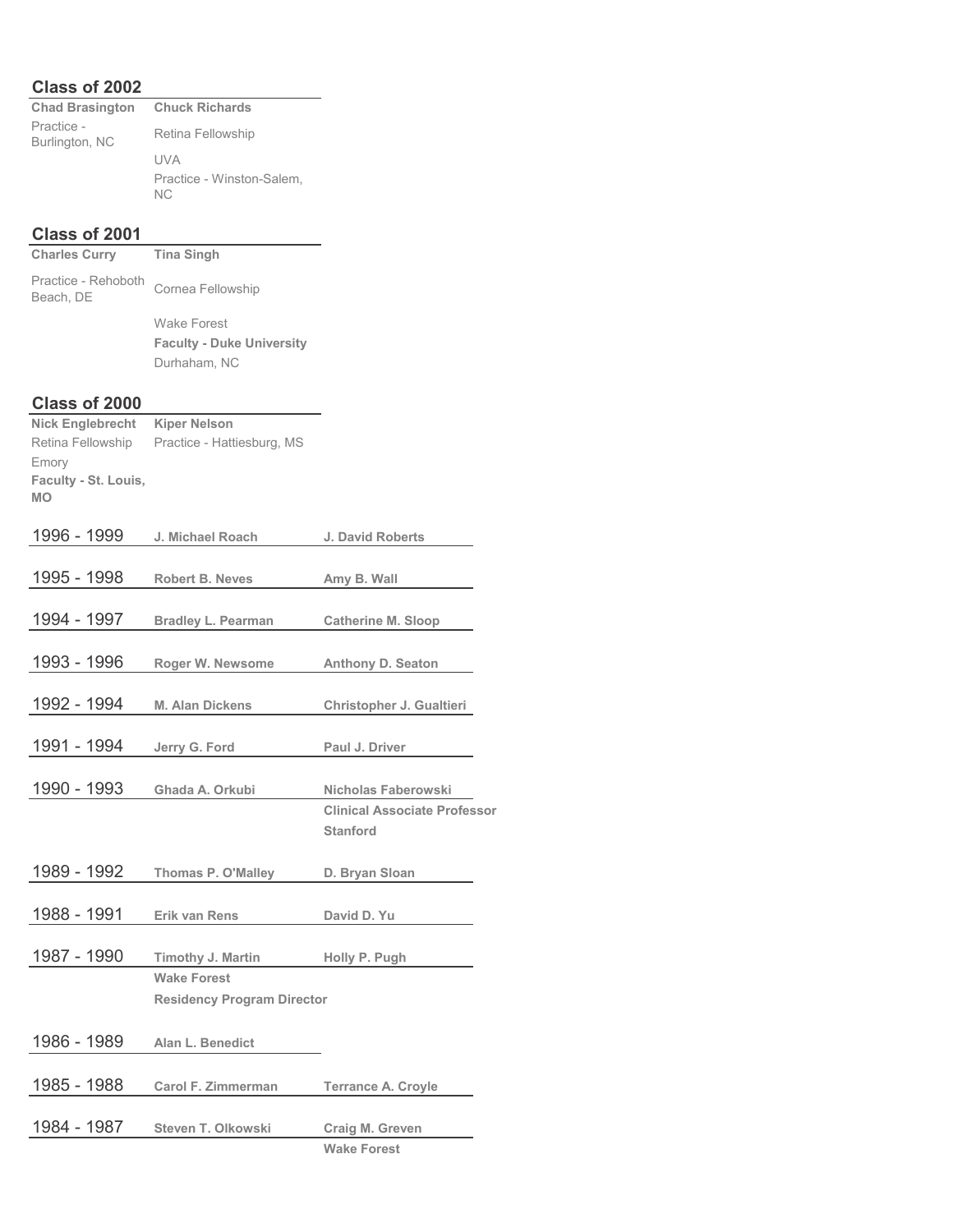**Chair - Ophthalmology**